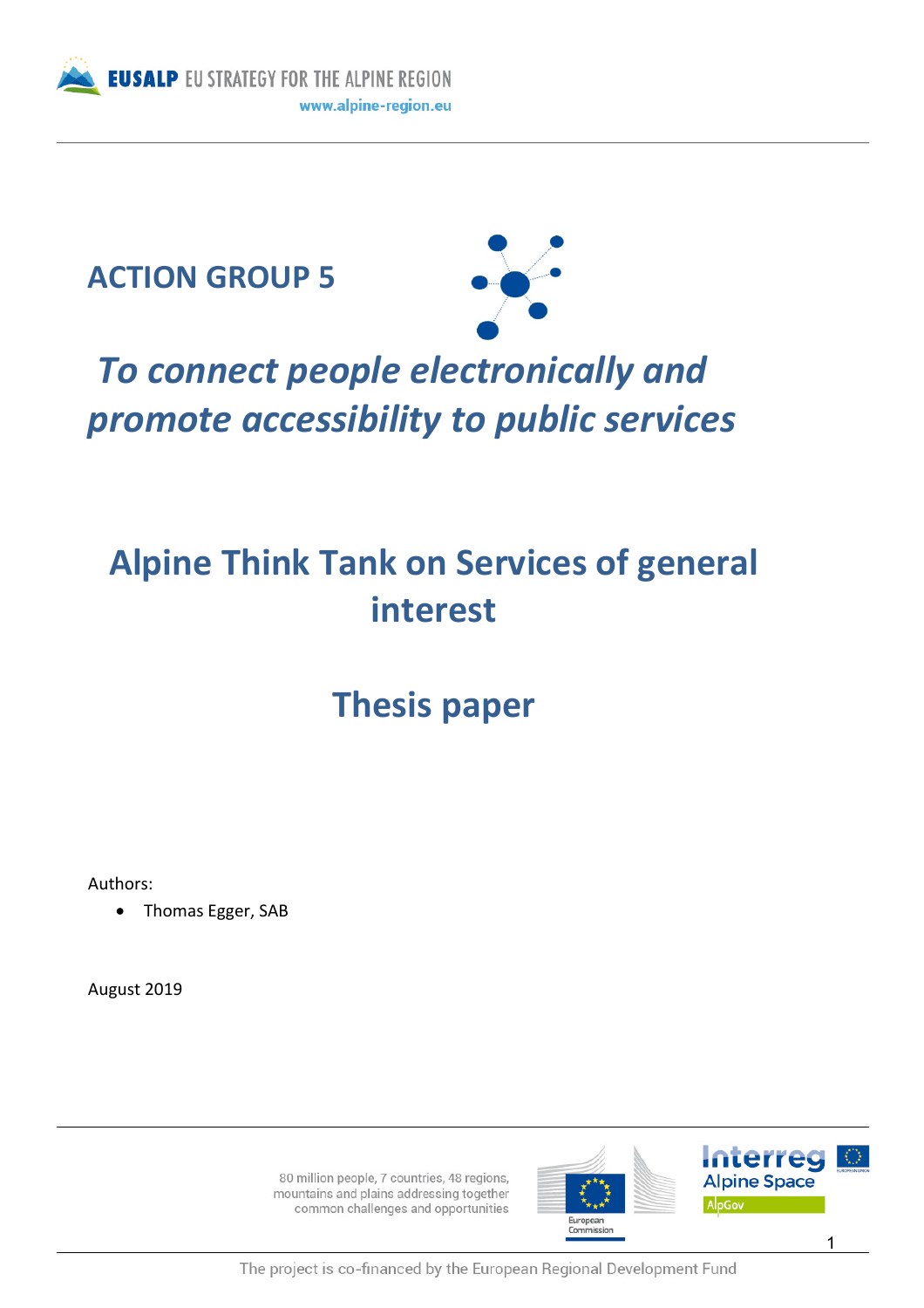

#### Index



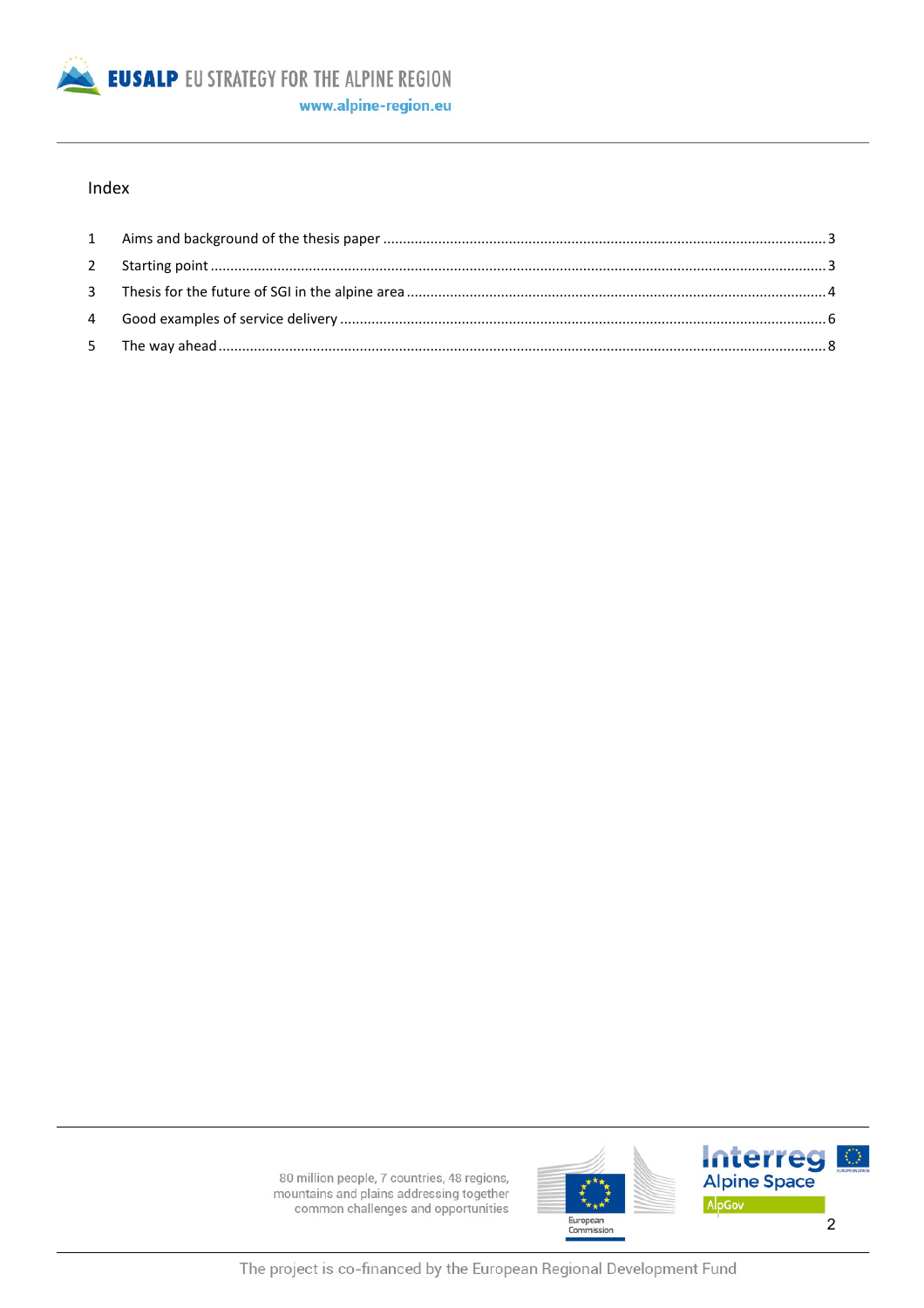**EUSALP EU STRATEGY FOR THE ALPINE REGION** www.alpine-region.eu

#### **1 Aims and background of the thesis paper**

The Alpine Think Tank is a platform for the exchange of experiences aiming at providing strategic reflections on service of general interests (SGI) across the Alps. It identifies upcoming challenges for SGI in the Alps; it searches for innovative (transnational) solutions; it discusses about policy recommendations; it reflects the work of projects or initiatives in the field of SGI; finally it proposes solutions on a technical and political level.

The Alpine Think Tank covers diverse thematic fields of SGI but focusses mainly on: mobility, digital accessibility, postal services, energy supply, education, health care, social care and basic goods of daily needs. The geographic focus lies on the EUSALP area and here within more specifically on sparsely populated mountain and rural areas as they face bigger challenges in upkeeping their SGI's.

The Alpine Think Tank was built up in the framework of the INTESI project (Interreg Alpine Space Program) and is actually acting as a Subgroup 2 of the Action Group 5 of the EUSALP. The Think Tank started working in 2016 and has since held two times a year a meeting. It is composed of various representatives, ranging from pubic authorities at different levels, service providers consumers to researchers. The full list of the members of the Think Tank can be consulted at https://servicepublic.ch/en/alpine-think-tank/think-tank-members/.

This Thesis paper represents an intermediate state of the discussion within the Think Tank and provide food for thought for the next EU-programming period and the upcoming work within EUSALP with the expected AlpGov II project.

#### **2 Starting point**

The Thesis paper is based on the following considerations and assumptions:

1. SGI of high quality are a necessary precondition for citizen's well-being and for a prosperous economy. This holds particularly true for rural and mountain areas, which are more exposed to decrease in SGI due to various challenges like demographic change (e.g. aging, brain-drain) or structural changes in the economy, etc.



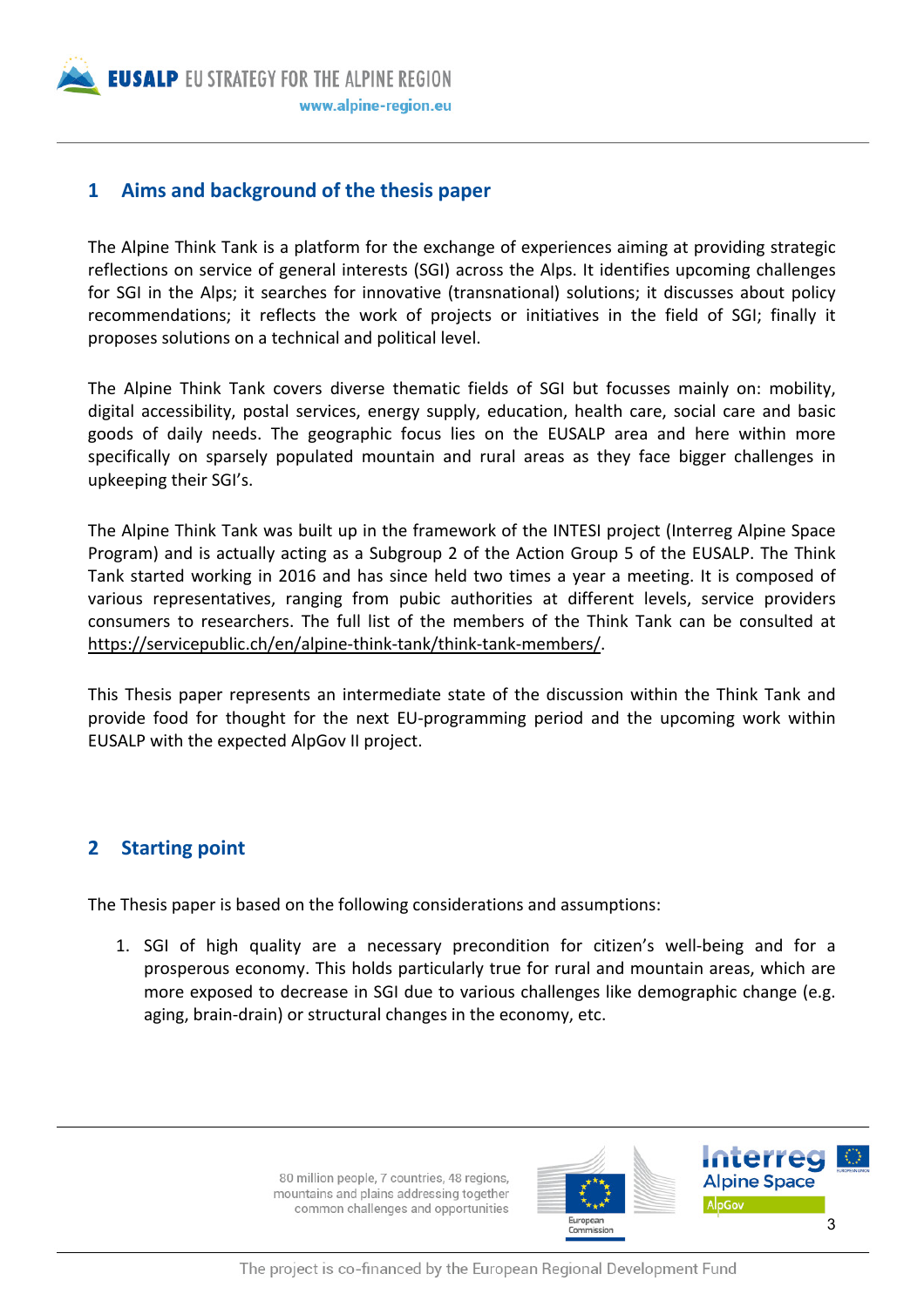

- 2. SGI types and quality differ very much according to different urban and rural typologies (urban areas, regional centers, tourism centers, ruaral areas, peripheral areas) within the Alpine area.
- 3. The legal framework for SGI mainly follows a sectoral approach. It is set by European, national, regional and municipal legislations, which can vary from country to country. It can encourage but also hinder the development and the efficient functioning of SGI.
- 4. The competencies for the different fields of SGI are located at various hierarchical levels, which makes a coordination across sectors more and more difficult.
- 5. Administrative borders at all levels act as barriers for the integrated development of SGI.
- 6. SGI are evolutive by nature. They have to adapt to the needs of the consumers, to technical and organizational opportunities, to the legal framework etc.

A collection of the strategies and policies governing the provision of SGI in the EUSALP-perimeter can be found at https://servicepublic.ch/en/database-of-existing-strategies-on-sgi/

#### **3 Thesis for the future of SGI in the alpine area**

In order to improve the delivery and ensure high quality of SGI in the Alpine area, the members of the Think Tank have identified the following points:

- 1. The sectoral approach to SGI needs to be overcome through an integrated territorial approach. The approach should consider people's needs in a given territory, the territorial dimension, and the benefits of the synergies that can arise by combining different SGI sectors.
- 2. The integrated territorial approach must look at the future demand of SGI. Therefore, prospections on the needs of the consumers and of the evolution of the demographic structure must be taken in consideration.
- 3. An integrated development of SGI needs a multilevel governance approach due to the fact that the competencies lie at various institutional levels. The Macroregional strategy for the alpine area EUSALP therefore constitutes an ideal framework to deal with such aspects.



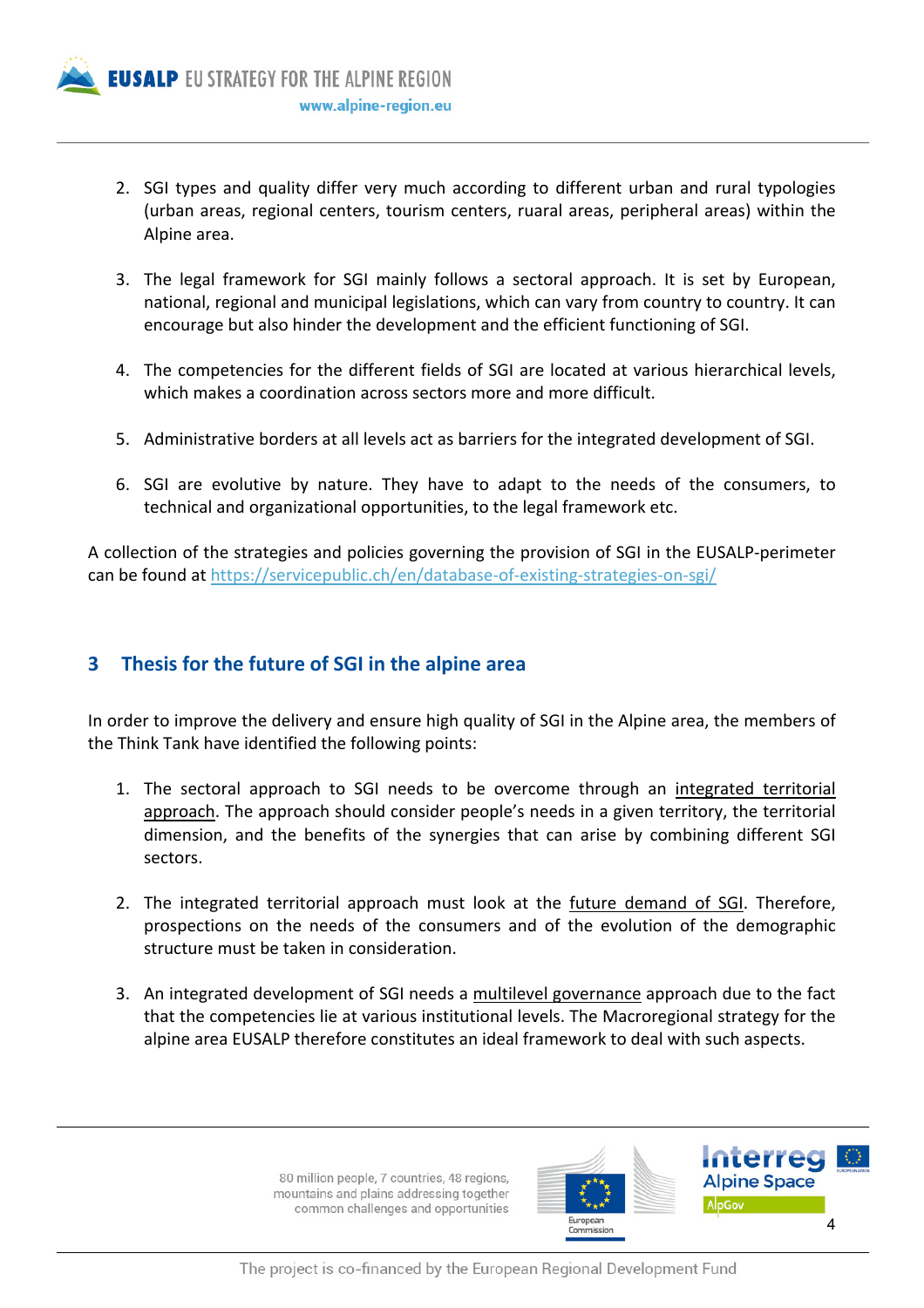

- 4. The territorial integration of SGI requires a strategic approach at the appropriate institutional level. This level will in most cases be an inter-municipal level, as the municipal level is often too small to take benefit of synergies across services.
- 5. Spatial development is one important approach to an integrated territorial delivery of SGI. The delivery of SGI must be integrated into spatial planning instruments, also at cross border-level. Where appropriate cross border spatial planning instruments are missing, they need to be developed. SGI must be taken into consideration when developing the settlement systems.
- 6. Digitalisation can help to develop new services and to improve the delivery of existing services. The digitalisation process needs also efforts for capacity building, local skills and social innovation, including the opportunities of ICT.
- 7. The exchange of good practises across the alpine area is very fruitful and must be encouraged. The Think Tank can structure this discussion and make use of its own website and of the Platform of knowledge of EUSALP to present these good practises.
- 8. New organisational approaches including social innovative practices and initiatives for the delivery of SGI must be tested and developed.
- 9. The delivery of SGI can be made by private or public providers. What is important, is a high standard of delivery of the services. Public-private partnerships need to be improved. A system needs to be developed that facilitates cooperation and volunteering. Now there are still too many laws and regulation that hinder cooperation models.
- 10. The cooperation amongst different types of actors, including civil society members, for the delivery of SGI in the Alpine area must be encouraged. Cross-sectoral cooperation need to be reinforced.
- 11. A harmonization of the different legal prescriptions amongst the countries, regions and municipalities in the alpine area is not feasible due to the different political, institutional and cultural background in each country. But a process of mutual learning and exchange of experiences on legislation can be inspiring. Ideas must then be integrated into and adapted to the corresponding legal framework. The legal framework must be conceived in a way to allow experiments.
- 12. The fact, that national and regional legislations and regulations can differ to a great extent, makes cross border services sometimes very difficult, for example for education services. Cross border services (across national but also regional and municipal borders) therefore needs special attention. They can to a great extend hep to build a common understanding



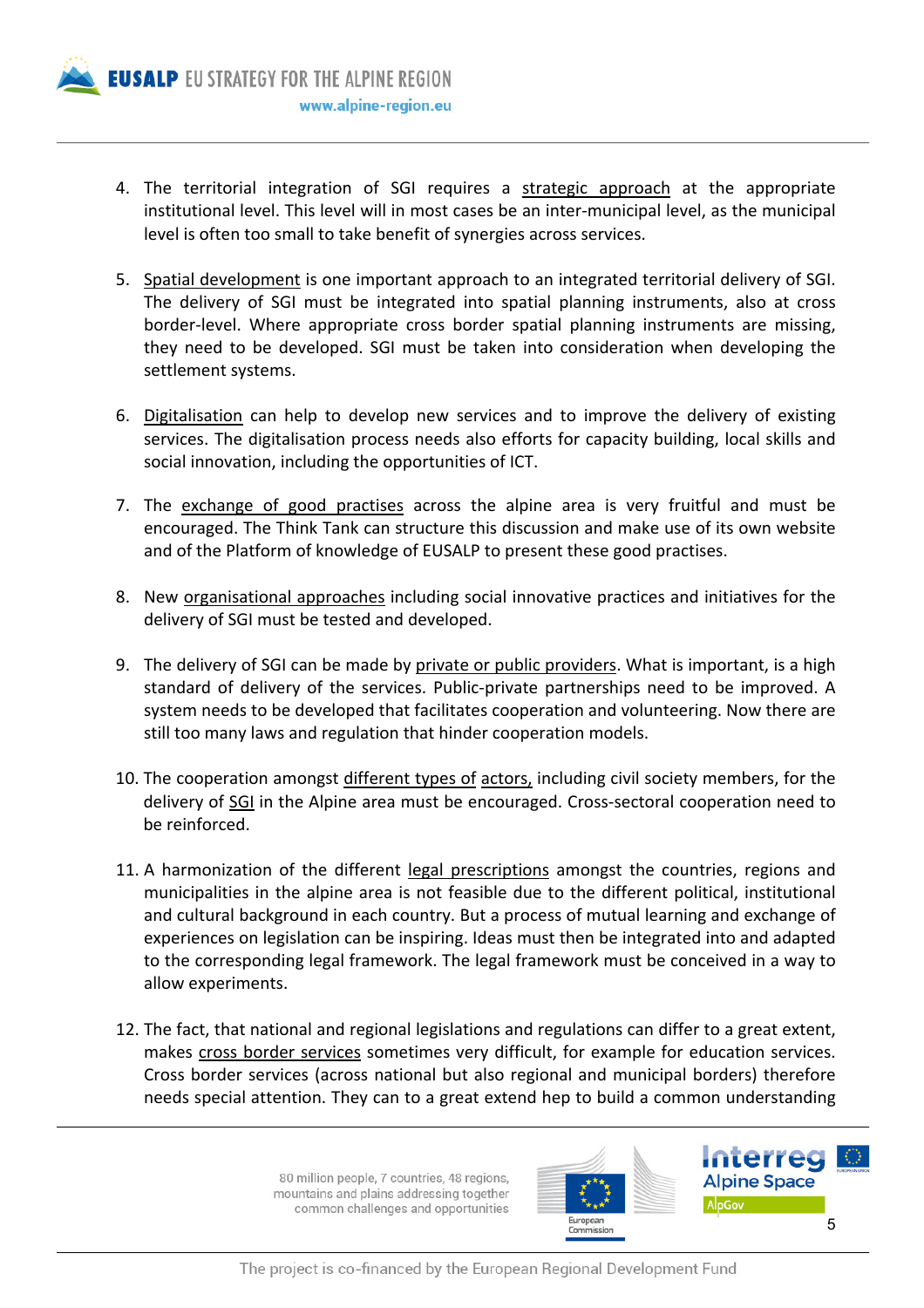

of the macroregional strategy for the Alpine area EUSALP. Flexibility rules must be implemented to easily allow the rollout of cross border services. Common, cross border planning instruments (cross border spatial plans) and financial schemes need to be developed. Financial instruments like Interreg are important to deliver seed money for a starting point, but sustainable financial schemes must be developed.

- 13. Regulations must be formulated in a way not to hinder but to encourage the improvement of existing services or the delivery of new services.
- 14. Regulation authorities must be in charge to control the implementation of the SGIprescriptions and should in the future also impose a cross-sectoral and integrated, territorial approach for the delivery of SGI.
- 15. Cohesion policy and sectoral policies like the CAP (Common Agricultural Policy) and their implementation must be conceived in a way in order to help the development of new approaches to SGI and to upkeep a high standard over the whole territory.
- 16. Availability and ownership of the data: data concerning the delivery of SGI must be made available as open data. This holds particularly true for certain services like transport services and for special areas like cross border areas. The Platform of knowledge of EUSALP could become a common repository for the access to such data and provide the links to the relevant data providers. These data should be harmonized on an European level.
- 17. A permanent political dialogue on the delivery of SGI in the EUSALP-perimeter must be installed. The integration of this thesis paper into the declaration of the EUSALP-presidency would be a starting point.

### **4 Good examples of service delivery**

Some good examples may serve to illustrate the key messages of this Thesis paper. The examples are also presented on the website of the Think Tank at https://servicepublic.ch/en/good-practiceexamples/

- Breitbandatlas Guideline and Information about optical fibre opening up
- Broadband strategy South Tirol Digitalisation as requirement for basic services
- Bus alpin Association for public transport development for touristic destinations in the Swiss alpine areas
- Digitale Dörfer Digitalisation for rural areas



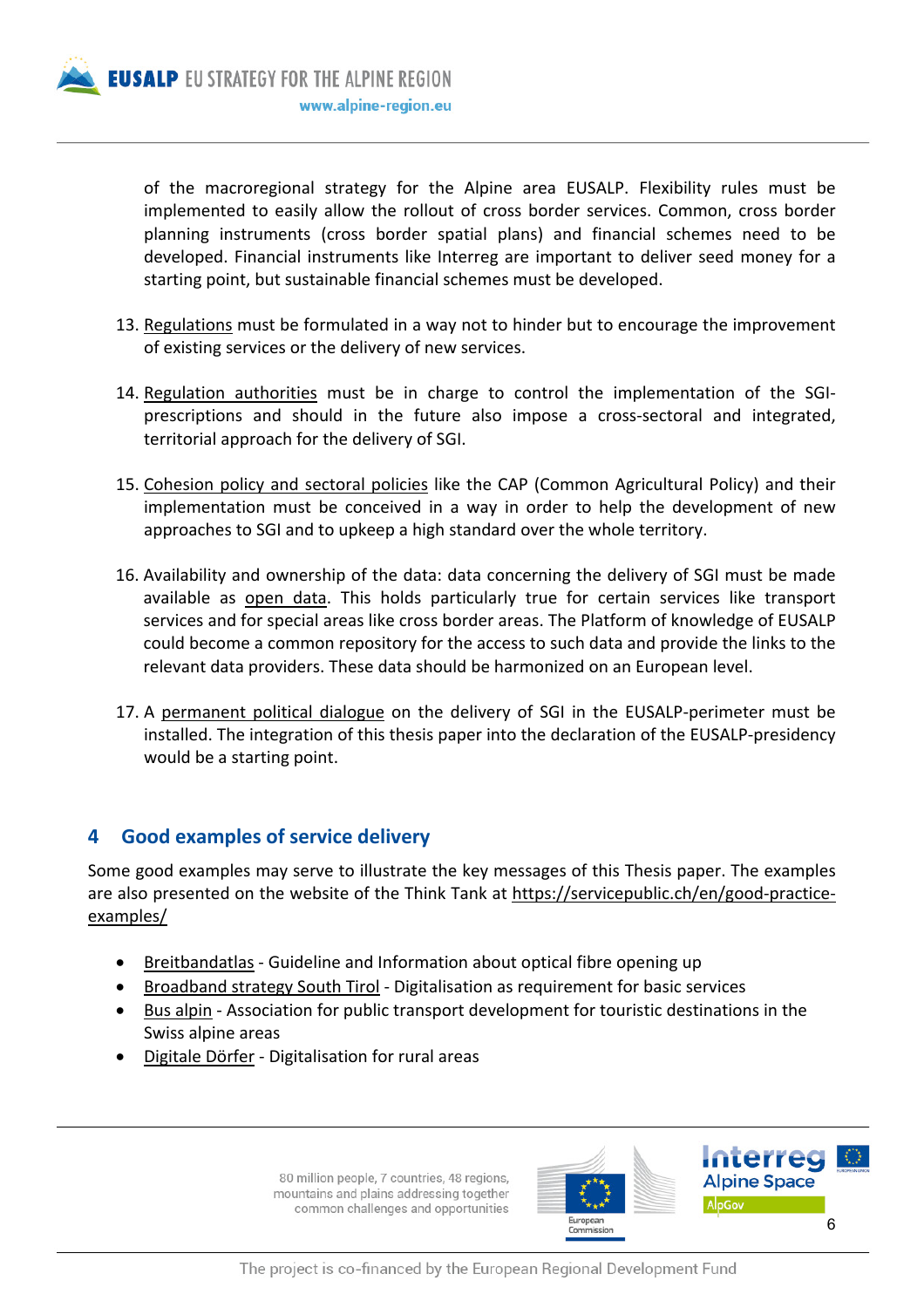

- Freiamt bringt's Delivery service for daily needs, local internet platform and target group oriented marketing, AlpineSpace ACCESS pilot activity (presentation, MidTerm Conference)
- Gesundheitsregion Unterengadin Product innovation in health tourism
- Integrated approach on services of general interests Experience from Germany, presentation Prof. Dr. Peter Dehne
- mia Engiadina Mobile working space in the Engadin
- Parc shuttle service Soft mobility in the nature park Weißensee, AlpineSpace ACCESS pilot activity
- RW Oberwallis Solidarity in fibre optic rollout in Switzerland
- Schéma de services (Rhône-Alpes) Considering civil society and their needs for the construction and organisation of services of general interests (presentation, Adrien Devos)
- Service of general interest Requirement for an integrated regional approach, presentation Thomas Egger
- Tyrolian SGI Strategies Broadband expansion, Healthcare, Mobile Care and ICT pilot action, presentation of Manfred Riedl and Barbara Frick
- Videoservices Videoservices in Pays Horloger and Haut Jura, AlpineSpace ACCESS pilot activity (more informations)
- Maison de services au public: https://smartvillages.informatika.unimb.si/good\_practice/digital-support-for-administrative-purpose/
- E.U.M. cooperative in Moos, South Tyrol integration of services of different sectors (basic goods, telecommunication, energy supply) in one multipurpose cooperative
- TILO (http://www.tilo.ch/en/) provision of the cross border local rail service between Lombardy and Switzerland (Ticino) by a joint venture between the Swiss SBB and the Lombardian TRENORD rail companies since 2004. TRENORD is owned by the Regional Government and Trenitalia; SBB is the Swiss national rail company owned by the Government. The ownership and governance of TILO is on a peer basis.
- MAAS (= Mobility As A Service) establishment of market providers of transportation on an integrated and multimodal basis, possibly supported by public subsidies (for more details: https://www.its-finland.fi/index.php/en/palvelut/mobility-as-a-service.html, the article "MaaS in rural areas - case Finland" published by Research in Transportation Business & Management, Elsevier, 2018, and the presentation "Future challenges for SGI in the Alps – Transport" held by F. Stanta during the Think Tank meeting in Lanslebourg, June 2017).
- Healthcare project salute-zdravstvo. https://euro-go.eu/sl/programmi-e-progetti/progettiiti-salute-zdravstvo/
- Zeleni zabojček online shop by Čarna Ltd. with ecologically produced fruits and vegetables in Ljubljana, Slovenia
- "AMICO WEB" ("WEB FRIEND") e-services in mountain areas, virtual shop and assistance for the elderly, Qualima AlpineSpace project pilot activity in Friuli Venezia-Giulia, Italy
- FAMA cooperative retail on rural areas by FAMA Ltd. in Primorska region of Slovenia